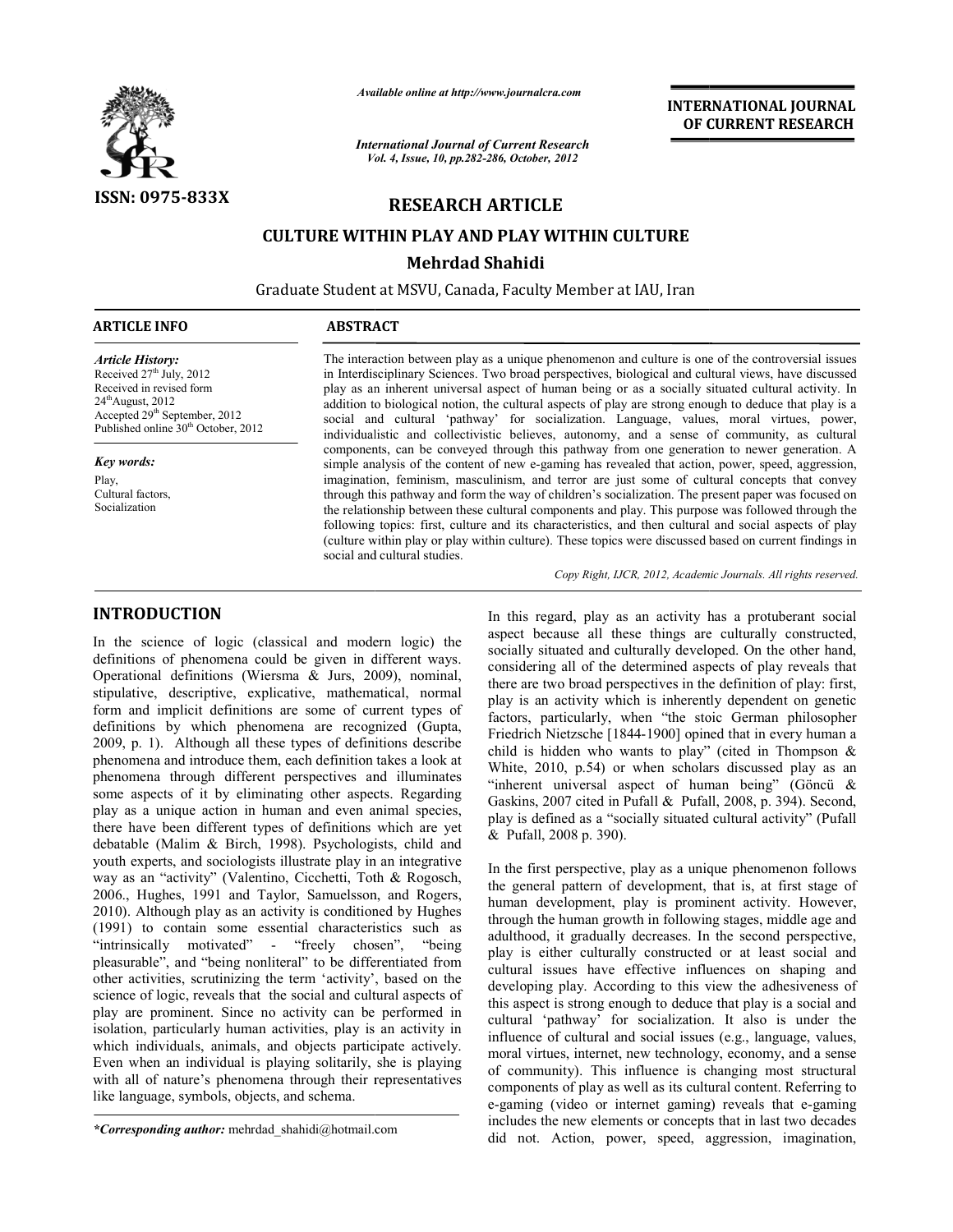feminism, masculinism, and terror are just some of concepts embedded in new e-games. Reviewing and simple content analysis of 25 top video games ad in YouTube can show that new games consist of new meanings which were result of dramatic change in culture and society. Since play is a flowing context in which all domains of human capacity (e.g., cognitive, emotional social, moral, and physical growth) are generated and developed, it is necessary to study the cultural and social factors or issues that influence play. In this regard, the present paper is focused on major cultural and social factors or issues in play. This purpose will be followed through the following topics: first, culture and its characteristics, and then cultural and social aspects of play (culture within play or play within culture). These topics will be discussed based on current findings in social and cultural studies.

### **Culture and its characteristics**

The definition of culture in scholarly perspectives has created many debates (Ayman & Korabik, 2010). Culture is defined as "a set of attitudes, values, beliefs, and behaviors shared by a group of people, but different for each individual, communicated from one generation to the next" (Matsumoto, 1996, cited in Savicki, 1999, p. 241). In a similar way, it is described as "an acquired and transmitted pattern of shared meaning, feeling, and behavior that constitutes a distinctive human group" (Kluckhohn's, 1951., cited in Ayman & Korabik, 2010, p. 158). The comparison of these definitions reveals that culture implies on a set of (different or similar) attitudes, values, ethics, meaningful collective behaviors, traditions, rituals that all differentiate the group of people who possess them and transfer them to next own generations. Although these definitions are very broad, researchers who study cultures tend to operationalize the characteristics of cultures in order to distinguish them from one another. Some of culture's characteristics are hidden and located in the deeper layer of individual and collective style of life; even though, they are discussed in science or philosophy obviously such as values, feelings, individualism and collectivism. These characteristics are constructed by a set of patterns which are "beyond everything", but more influential in people interactions, like "the air we breathe" (Savicki, 1999, p. 241). This aspect of cultures indicates that we are born in culture, living and die within culture. This dynamic aspect is streaming in our interactions, but people are unconscious of the content of this stream most of time. Fortunately, the visible aspects of culture, which help distinguish cultures and societies, are diagnosable such as skin color, eye shape, hair texture, religion, and rituals. Amongst all these hidden and visible characteristics there are some key components by which theorists try to categorize cultures. For example, based on values (as a key element in culture) Hofstede (2001cited in Ayman & Korabik, 2010) categorized cultures in five levels: "individualism-collectivism, power distance, uncertainty avoidance, and masculinity-feminity" (p. 158). These levels can be observed in different cultural elements, like language, family relation, values, and social play. Since play is culturally constructed (Pufall & Pufall, 2008), it can be assumed that these levels are embedded in play. Thus, the elements of play (e.g., speed, theme, materials, arena, rules, competition, and simplicity-complexity) can display the values and levels of cultures (Yaoying, 2010). Considering competition as an essential ingredient in play, for instance,

Hughes (1991) demonstrated that there is a relationship between cultural complexity and the types of competitive play, as individuals in complex culture (culture with diversity) tend to play the most complex competitive games (p. 32).

#### **Culture within play or play within culture**

Concentrating on some key cultural and social elements or characteristics, the interaction between play and culture will be discussed under the following issues:

- Individualism and collectivism
- Power
- Acculturation through play (bilateral transferring values)
- Play beyond the culture (universal play)
- Autonomy
- Internet and new technology
- Economy
- Sense of community

### **Individualism and collectivism**

One of the distinguishing features of cultures is the extent to which group action or individual action is valued. Some cultures accentuate the fundamental terms like group work, cooperation, association, group-directed goals, and group responsibility; whereas, other cultures emphasize individual responsibility, self-directed goals, self-autonomy and others. Savicki (1999) demonstrates that in collectivistic cultures people are dependent on some values such as obligation and fidelity to other people, and behaving in this manner will account as a moral virtue. Additionally, language and education in those cultures rather concentrated on the terms (e.g., devotedness, allegiance, social adherence, and commitment) through which collectivistic values are emphasized. Regarding play and these types of values, cooperative play and competitive play are two samples that reveal the degree to which these values are implanted in play. Of the cultures in which collectivism is encouraged, cooperative play is valued rather than competitive play (Taylor, Samuelsson, & Rogers, 2010). It was also demonstrated that in Japanese education teachers "offered children play in classroom environments that reflected an orientation to the needs of the group, while their American counterparts did not" (Taylor, Samuelsson, & Rogers, 2010 p. 4). These different views of play have been rooted in both cultures: American culture as an individualistic one and Japanese culture as a collectivistic one.

#### **Power**

Considering power as a key component in all cultures, it is supposed that all culture should value that similarly. Although power, per se, is valued in all cultures, different cultures have various perspectives about the power, its role and its roots. Similar to other elements in collectivistic cultures, power is originated from group's commitment, group work and it should be directed to all people. The term 'patriotism' displays that power in those cultures is directed and valued based on collectivism. Since a sense of power can be acquired by play and shaped by the power relations in play (Frost, Worthman,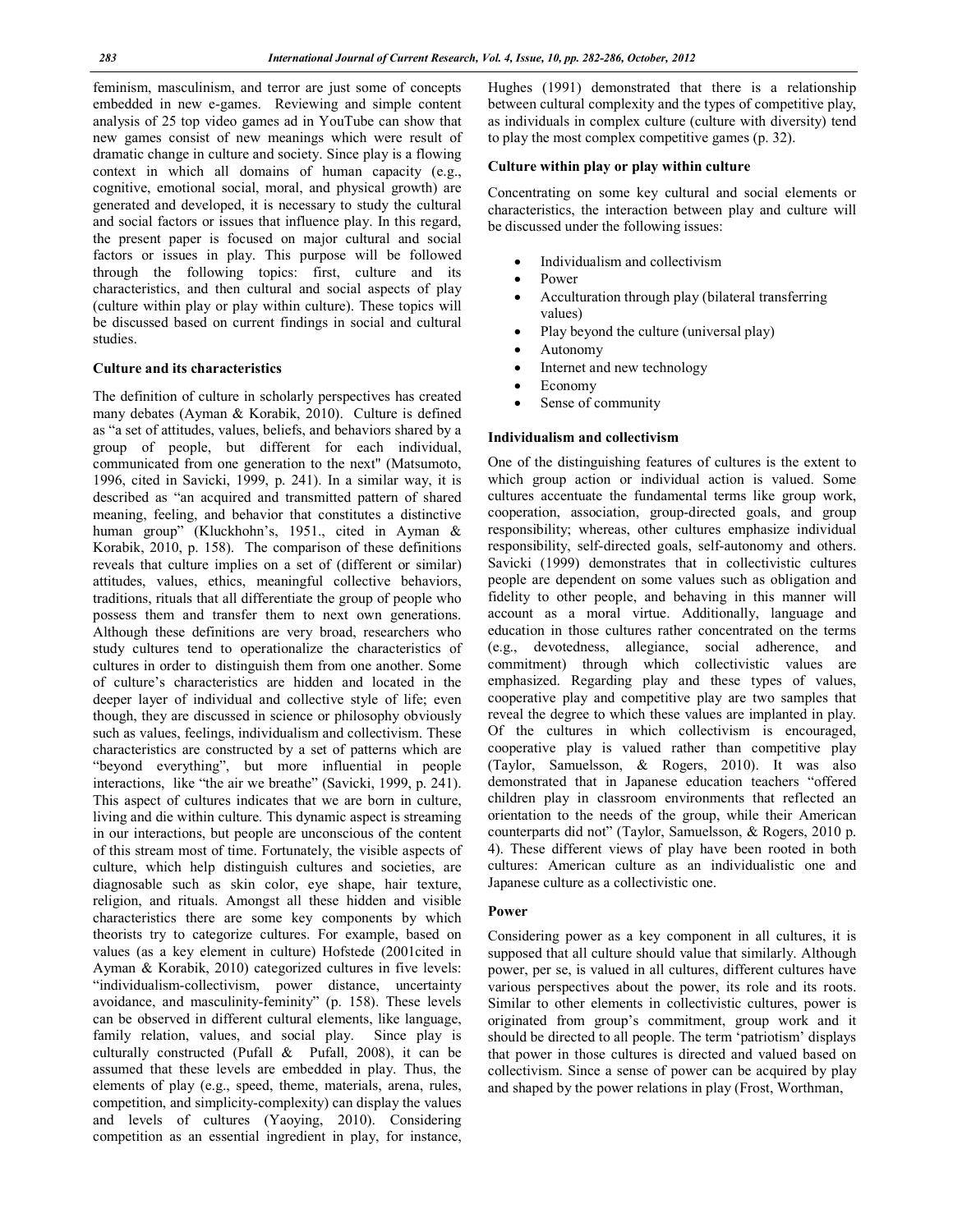

Figure 1: Acculturation through play



Figure2: The continuum of auto



Figure 3: The process of developing a sense of community

& Reifel, 2001, p. 267), it is not surprising to believe that power is symbolized in the individualistic cultures (e.g., one perfect player) differently from the collectivistic cultures (e.g., group power). Additionally, in collectivistic cultures play can reflect "the power of living" (Taylor et al, 2010, p. 4), that is, play is viewed as an activity to show individuals how to live collaboratively.

#### **Acculturation through play (bilateral transferring values)**

One of the important roles or aspects of play in cultures is that play acts as a pathway for culture through which the cultural values are transferred to individuals (acculturation). Similarly, culture receives new values from the shaped play to reconstruct itself. By assuming that play is a form of "cultural expression" (Goncu et al. 2007 cited in Pufall & Pufall, 2008, p. 396), this process occurs as following. First, play, particularly pretend play, activates social, cognitive, symbolic and emotional languages as well as emblematic actions and through these language and action individuals learn and represent the meaning of their roles, the roles given by culture as values (Frost, Worthman, & Reifel, 2001). Second, this representation prepares a pathway to transfer all cultural values to the player as new generation through the play's elements (e.g., themes, language, and content). And then,

individuals share cultural values, and virtues as well as their motives, desire, emotions, thoughts and resolutions with each other. This contribution does not simply occur just at one level or at one side, that is, through this sharing, culture is transferring its values to the new generation. Meanwhile, culture is receiving new concepts, roles or elements that are created by newer generations. The changes which occur in social play through the history confirm that this contribution is bilateral. These changes that materialized in all elements of play like speed, themes, objects, simplicity and complexity of play will generate different versions of one play historically. Through this processes two important consequences occur in children, adolescents and young adults: first this transference provides individuals with socialization skills (e.g., group and self-goal attainment, decrease ego-centrism, and social skills mastery) that are called here as 'other-understanding'. 'Other' is the all cultural and social issues which are streaming in one specific play. And then, self-agency or subjectivity is established by play. Although the last consequence can be result of nonsocial play, the self-agency in the social play, which contained rather cultural elements, transform selfagency to social self-agency (figure: 1).

#### **Play beyond the culture (universal play)**

It is assumed that play is not only cultural, but also it is universal. In this perspective play is not considered as a pathway, rather, it is assumed to be a worldwide phenomenon that crystallizes parallel aspects of cultures. Due to common constructs within different cultures like 'social competence' and 'social achievement', or common values such as fidelity and commitment, it is assumed that some major cultural phenomena are universal. These common constructs also make cross-cultural research possible methodologically (Rubin & Menzer, 2010).The degree to which these prototypes are found in cultural phenomena, determines whether they are global or not. Apart from social or cultural diffusions that make global issues, even when cultures are not in interaction with each other, those common constructs can be found. However, common human desires and similar nature make universal phenomena reasonable. Amongst different play, pretend play is "culture-friendly universal tool" (Pufall & Pufall, 2008, p. 395). Pufall et al. (2008) demonstrates that Turkish, African, and Euro-American children all play with sounds and rhythms that are universal. Playing church is another example that Goncu et al. (2007 cited in Pufall & Pufall, 2008, p. 395) mentioned.

*Autonomy:* This is defined as "a state of independence and self-determinism" (Corsini, 1999, p. 86) or the degree to which individuals feels free to act (Prezza, & Giuseppina Pacilli, 2007). With regards to play, autonomy can be defined as the degree of freedom by which a person can partake in an activity independently. Considering two major components of autonomy, participation and independence, cultures can be placed different points in a spectrum (figure 2). Some cultures provide people more freedom individually or collectively, and others do not. In Europe, studies have shown that children "are less free in their autonomous movements and outdoor play in public places" (Hillman, 1993 cited in Prezza et al. 2007, p. 152). Amongst European countries Italy is perceived as the least autonomous in outdoor play. Although autonomy is a rather social phenomenon, different cultures value autonomy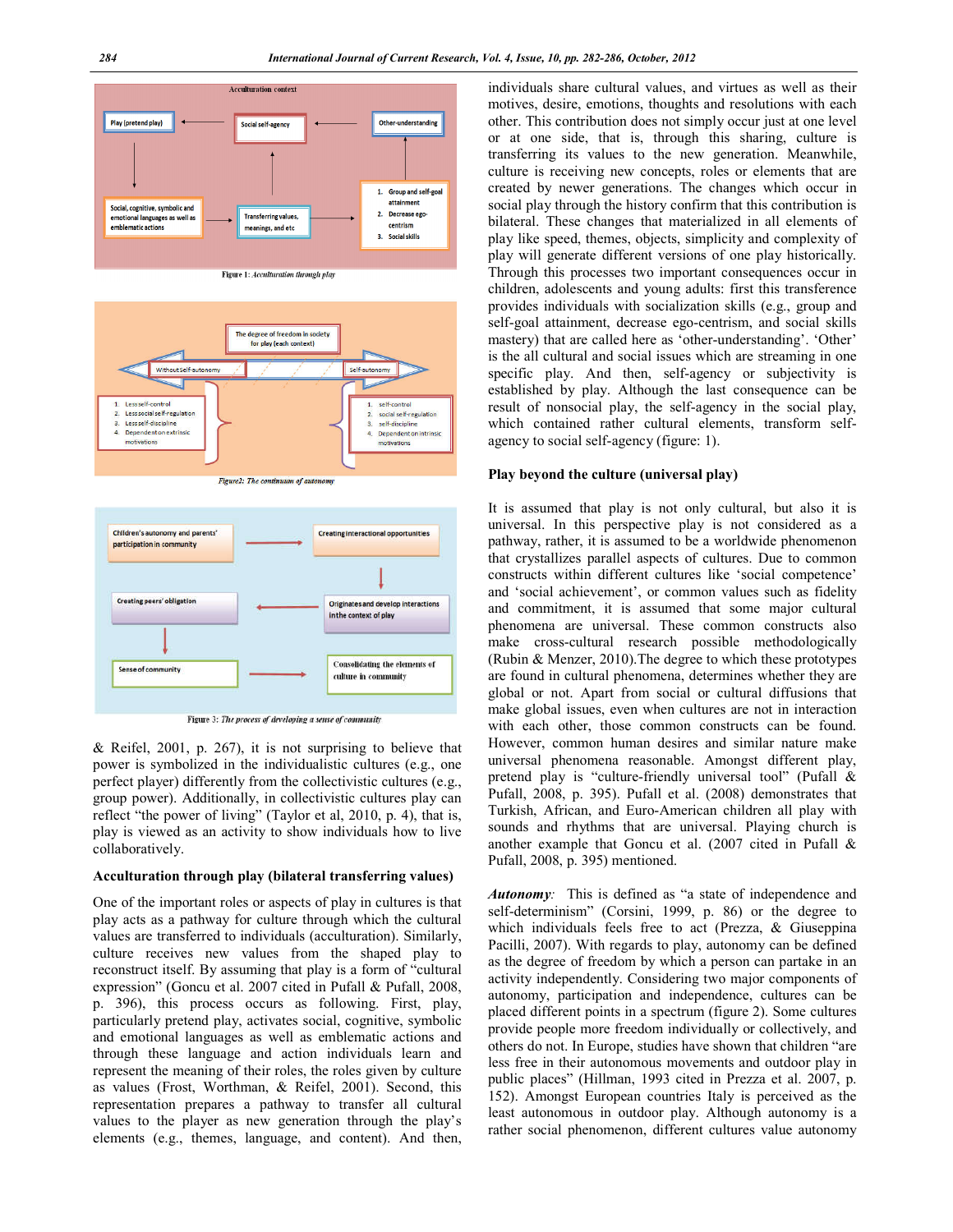differently. In individualistic cultures autonomy is valued and children, adolescents and young adults are encouraged to become independent. Therefore, this notion is crystallized in various areas like play.

Socially less autonomy, particularly in problematic communities, has two opposite consequences: first, it prevents children from outdoor crimes, but it also restricts their mental health development and other domains of psychological development (Prezza et al. 2007). One of the important consequences of cultural or social restriction of autonomy for children's play is its effects on children's self-regulation. Providing children and adolescents with less self-autonomy makes them rather dependent on external regulation and extrinsic motivation. Since these factors (extrinsic motivation) are not strong enough to activate, direct and maintain behaviors to reach goals, children and adolescents become unmotivated in their achievements (Ryan & Deci, 2000).

### **Internet and new technology**

Lusk (2010), estimated that adolescents' use of internet has increased from 75% in 2000 to 93% in 2009 (p. 3). Amongst different types of internet usage, e-gaming is one which is at the top rank. In 2008, Kahne et al. (cited in Farmer, 2011) reported that almost 97 percent of adolescents play video games in different time frequency, weekly, daily, socially as well as alone (p. 16). This type of play shows that technology makes a variety of games available; such a thing that was not in past decades. Another reason of this high percentage of use video games or e-gaming is that they do not require other individuals, many equipments or materials to be prepared. Apart from its developmental effects, positive and negative (Wen-Bin, 2008), this issue shows that e-technology has remarkable influence on children's and adolescents' play.

#### **Economy**

It is assumed that socio-economic status determines the degree to which children and youth participate in play, and also characterizes the patterns of play. Researchers demonstrate that children from low income families participate in social play less than children from middle or high income families (Yaoying, 2010). Considering "socio-dramatic play" (Yaoying, 2010 p.495) as a type of social play, Dyer and Moneta (2006 cited in Yaoying, 2010) pointed out that children from low-income classes in Britain participate less in this type of play. The economy and its changes first affect families and consequently children negatively. Based on this notion that play is one of the contexts of communication, it is supposed that a poor economy status changes the quality and even the quantity of children's interactions and communications with peers (observed in social play) that prevent children from learning social skills. It is also stressed that a poor economy affects the quality of child care settings and this effects penetrate in peer relations as well as social play because these setting face difficulties to provide good quality programs to engage children in social skills training (Yaoying, 2010).

#### **Sense of community**

Play per se can affect cultural and social aspects such as a sense of community in children and adolescents. A sense of community is defined as "a feeling that members have of

belonging and being important to each other, and a shared faith that members' needs will be met by their commitment together" (McMillan, 1976 cited in Prezza, & Giuseppina Pacilli, 2007, p. 153). This sense is affected by human natural development (e.g., its decrease during adolescence), location, and "years of residence" (ibid. p. 165). It is also affected by play and related factors that mentioned above like autonomy. The process of this effect can be assumed as following: Having more autonomy and parents participation in community first give children an opportunity to create, develop and enhance their interactions with the community in the context of play. And then, play provides children with a positive sense of belonging to their peers (Kernan, 2007) which assumed to be effective in sense of community increasingly. Consequently a sense of community consolidates the values, virtues, meanings, respects, beliefs, and other elements of culture in community (figure 3).

#### **Conclusion**

By portraying the relationships between cultural issues and play in this article, some important aspects of the interaction were discussed. Although in some parts linear effects between these phenomena (culture, society and play) are observed (e.g., play and social autonomy and sense of community), most types of interactions can follow nonlinear relationships like acculturation through play. These relationships reveal that the interaction between culture, society and play is more complicated when different factors are considered.

#### **REFERENCES**

- Ayman, R. & Korabik, K.(2010). Leadership: Why gender and culture matter. American *Psychologist* 65 (3): 157.
- Corsini, Raymond. (1999). *The dictionary of psychology*. Brunner-Mazel, USA.
- Farmer, L. S. J. (2011). Are girls game?. *Knowledge Quest* 40 (1): 14.
- Frost, J. L. Worthman, S. & Reifel, S. (2001). *Play and child development*. Merill Prentice Hall Inc.
- Gupta, A. (2009). Definitions. *The Stanford Encyclopedia of Philosophy*, Edward N. Zalta (ed.), URL= <http://plato. stanford.edu/archives/spr2009/entries/definitions/>.
- Hughes, F. P. (1991). *Children play and development*. Allyn & Bacon, USA.
- Kernan, M. (2007). Play as a context for early learning and development: A research paper. Aistear: The Early Childhood Curriculum Framework. NCCA. 2-41. http://www.ncca.ie/en/Curriculum\_and\_Assessment/Early \_Childhood\_and\_Primary\_Education/Early\_Childhood\_E ducation/How Aistear was developed/Research Papers/ Play paper.pdf
- Lusk, B.(2010). Digital natives and social media behaviors: An overview. *Prevention Researcher* 17 : 3. p.3-6
- Prezza, M. & Giuseppina Pacilli, M. ( 2007 Back). Current fear of crime, sense of community, and loneliness in italian adolescents: The role of autonomous mobility and play during childhood. *Journal of Community Psychology* 35 (2): 151.
- Pufall, P. B., & Pufall, E. ( 2008). The relationship between play and culture. *Human Development* (0018716X) 51 (5/6): 390-398.
- Rubin, K. H. & Menzer, M. (2010). Culture and Social Development. *Encyclopedia on Early Childhood*